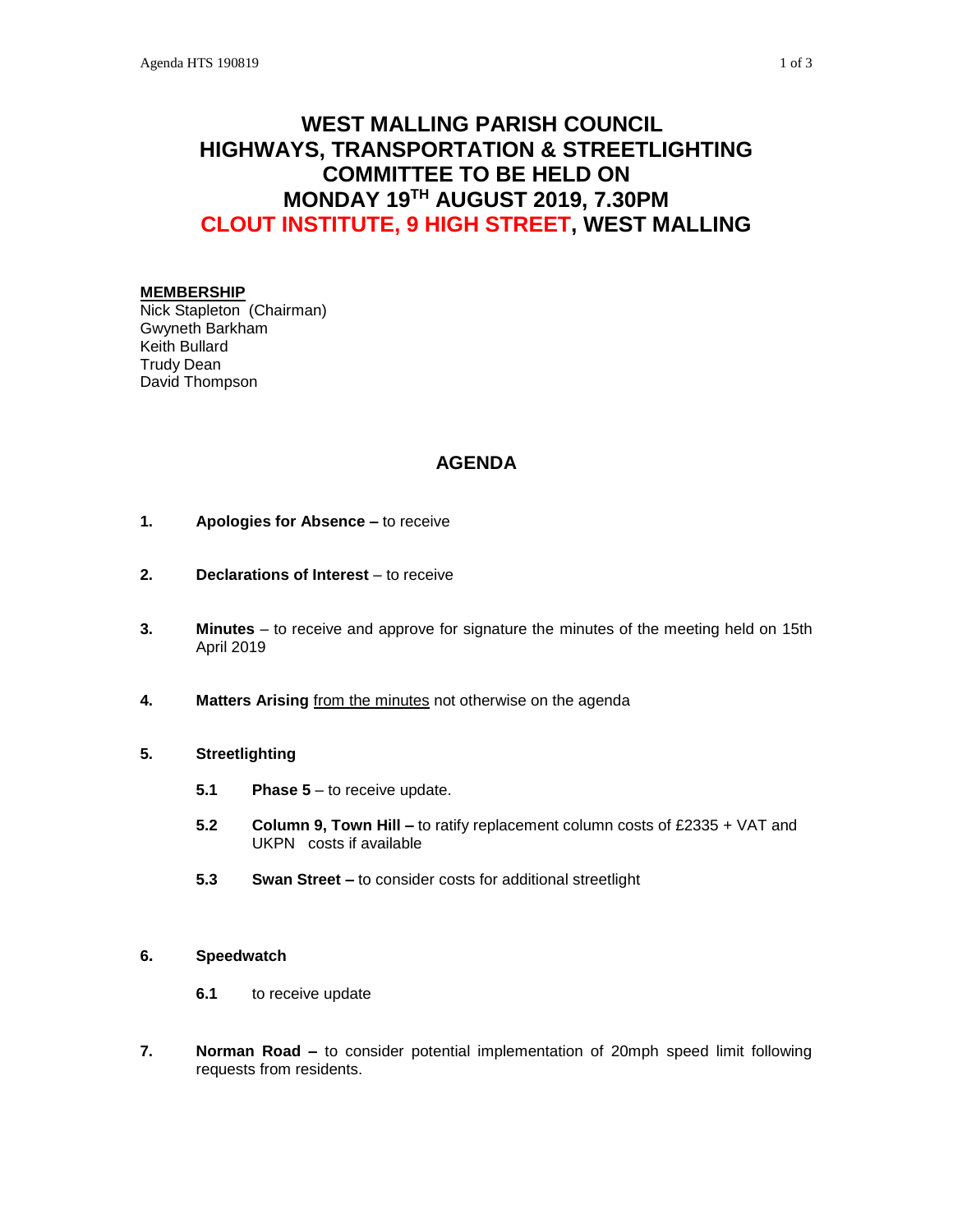- **8. Norman Road Junction with Alma Road –** to discuss possible road safety measures.
- **9. Condition of brickwork on High Street and Swan Street**
	- **9.1 Meeting with KCC Highways** to receive report
	- **9.2 Future inspections**
- **10. Cycle Racks in High Street** to consider possible installment.
- **11**. **BT Consultation** removal of Swan Street telephone box to consider response

#### **12 A20 London Road Junction Improvements** – to consider response.

**<https://consultations.kent.gov.uk/consult.ti/a20junctionimprovements/consultationHome>** Deadline 1<sup>st</sup> September 2019

**13. Kent and Medway Energy and Low Emissions Strategy –** to consider response. Link: <https://consultations.kent.gov.uk/consult.ti/energyandlowemissionconsultation/consultationHome> Deadline 23rd September 2019

- **14 KCC Community Transport Grant Scheme** to note receipt of the 2019/20 scheme details. Previously circulated
- **15. Lower Thames Crossing –** to note receipt of project update Summer 2019 attached.

#### **16. Public Transport**

**16.1 Number 58 bus** – to note new service

**16.2 Southeastern Franchise** – to note that the franchise has been extended to April 2020

**16.3 Southeastern** – consultation on proposed timetable changes <https://www.surveymonkey.co.uk/r/5PG2LT9>

**17**. **KCC Highways Steward** – to note that Dave Lucas has been appointed as the new Highways Steward

#### **18. Joint Parish Councils Traffic Consultative Group**

**18.1 –** to note the next meeting date of 23rd September and to consider WMPC representation.